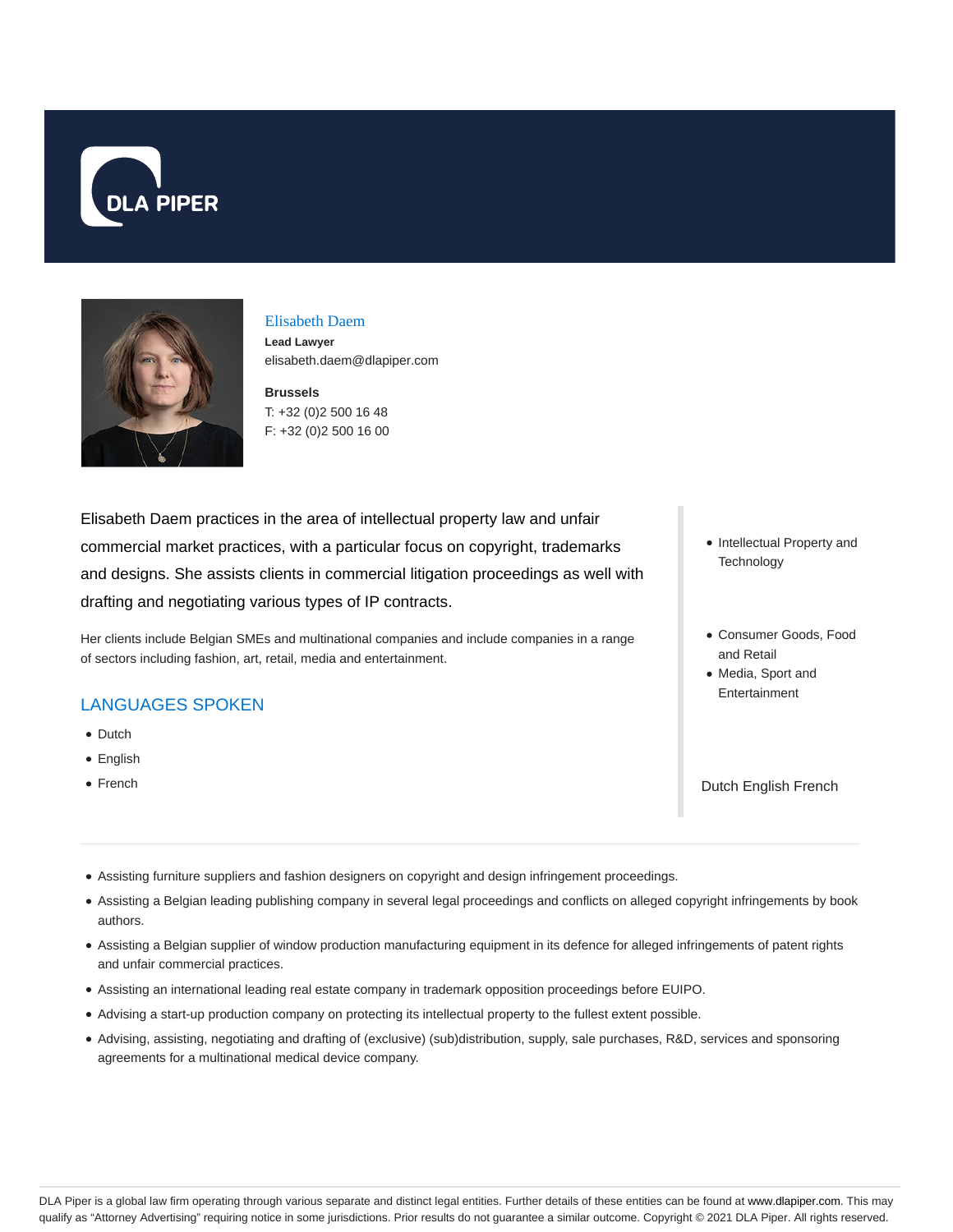# Professional Qualifications

Advocate registered with the Nederlandse Orde van Advocaten bij de Balie te Brussel

## Prior Experience

- 2017-19; associate, Belgian law firm
- 2015-17; junior associate, Belgian law firm

### **Education**

- University of Leuven (KUL), LL M in Intellectual Property Rights and Information Technology law, magna cum lade, 2017
- University of Leuven (KUL), Master of Laws, cum laude, 2015
- University of Helsinki, Finland, Master of EU business law, magna cum laude, 2013 (Erasmus exchange)
- University of Brussels (VUB), Master of Arts and Archaeology, 2012
- University of Paris-Sorbonne Nouvelle III, France, Master of UFR Cinéma Audivisuel, 2010 (Erasmus exchange)

### **Memberships**

- Member of the Belgian Copyright Association (ABA/BVA)
- Member of the Benelux Association of Trademark and Design Law (BMM)
- Member of the Brussels bar (since 2015)

## Additional Qualifications

Part-time practical/teaching assistant at CITIP, the KULeuven Centre for IT & IP Law (since 2017)

### INSIGHTS

## **Publications**

**Website accessibility for persons with disabilities: minimum harmonization creates fragmentation**

#### 6 September 2021

The importance of universal website accessibility guidelines cannot be denied. The EU took a comprehensive approach by introducing the EU Web Accessibility Directive 2016/2102 to harmonize the internal market and increase digital inclusion particularly for people with disabilities.

**Green IP: the interplay between IP law, sustainability and ESG in the EU**

#### 20 May 2021

On 29 April 2021, the EU Commission announced that the initiative to update the EU rules on design protection is now open for public consultation until 22 July 2021. One of the main reasons for revision is to ensure that the design protection regime better supports the transition to the digital and green economy.

**Peer-to-peer file sharing, copyright trolls and fair balancing of rights: take-aways from A-G Szpunar's opinion in the CJEU Mircom v Telenet and others case**

17 March 2021

DLA Piper is a global law firm operating through various separate and distinct legal entities. Further details of these entities can be found at www.dlapiper.com. This may qualify as "Attorney Advertising" requiring notice in some jurisdictions. Prior results do not guarantee a similar outcome. Copyright © 2021 DLA Piper. All rights reserved.